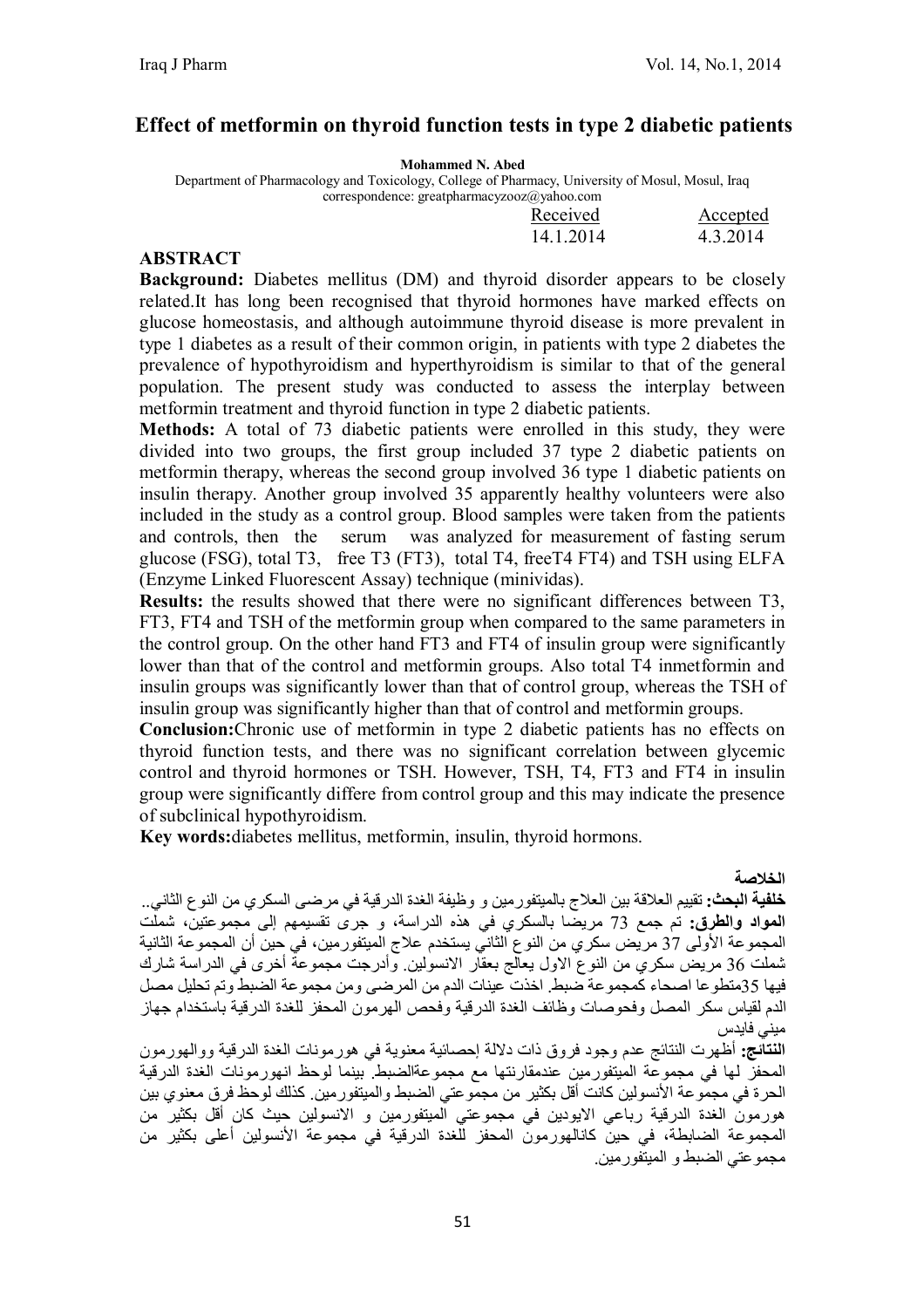**الاستنتاج:** الاستخدام المزمن للمیتفورمین في مرضى السكري من النوع الثاني لیس لھ أي آثار في اختبارات وظیفة الغدة الدرقیة، ولیس ھناك ارتباط كبیر بین نسبة السكر في الدم والتحكم في ھرمونات الغدة الدرقیة، بینماكانت ھورمونات الغدة الدرقیة والھورمون المحفز لھا في مجموعة الانسولین مختلفة بشكل ملحوظ عن مجموعة الضبط وھذا قد یشیر الى وجود قصور في وظائف الغدة الدرقیة.

iabetes mellitus (DM) and thyroid D iabetes mellitus (DM) and thyroid<br>disorder appears to be closely related<sup>1</sup>.It has long been recognised that thyroid hormones have marked effects on glucose homeostasis, and although autoimmune thyroid disease is more prevalent in type 1 diabetes as a result of their common origin, in patients with type 2 diabetes the prevalence of hypothyroidism and hyperthyroidism is similar to that of the general population<sup>2.</sup>

A recent study of all available data in patients with DM revealed a mean frequency of thyroid disease of  $11\%$ <sup>3</sup>. The global effects of thyroid function on insulin secretion, action and glucose uptake can be explained by the action of thyroid hormon on peripheral tissue(4) .Insulin secretion is under direct control of thyroid hormon, and in hypothyroidism, glucose-induced insulin secretion by the β-cells is reduced. Although data are more heterogeneous in hyperthyroidism, βcell response to glucose or catecholamine stimulation appears to be increased in hyperthyroidism. This is accompanied by an increased β-cell mass. In parallel, insulin clearance is increased in thyrotoxicosis. Experimental hypothyroidism and hyperthyroidism in healthy subjects, and endogenous thyrotoxicosis or hypothyroidism, affect glucose  $uptake<sup>4,5</sup>$ .

For long period of time metformin (abiguanide oral antidiabetic compound), was used for the treatment of type 2 diabetes<sup>6,7</sup>. In recent years, metformin has become the first line

therapy for patients with type 2 diabetes<sup>8</sup>. Thus far, metformin is the only antidiabetic agent which has shown reduced mortality among overweight patients with DM in addition to reduction in macrovascular outcomes which are likely explained by its effects beyond glycemic control<sup>9,10</sup>. Its primary action is to inhibit hepatic glucose production and glucose uptake and disposal in muscle, but it also increases the sensitivity of peripheral tissues to insulin  $11$ .

Recently it has been reported that metformin is able to interfere with thyroid hormone profile in hypothyroid patients in stable levothyroxine treatment $12,13,14$ . However, no data are available for untreated hypothyroid patients or for euthyroid diabetic patients. Given that both metformin treatment and hypothyroidism are frequent occurrences in diabetic patients<sup>15</sup>.

To further characterise the effect of metformin treatment on circulating thyroid function parameters, this study aimed to investigate the effect metformin treatment on the serum levels of thyroid hormones and TSH in patients with type 2 diabetes mellitus. There are little surveys analysing the relationship between metformin and thyroid function in diabetic patients. Therefore, the aim of the present study

has been to evaluate serum TSH and thyroid hormons levels in patients with type 2 diabetes, and their relationship with metformin.

## **Materials and methods**

This study was conducted in Mosul-Iraq during the period from 15th of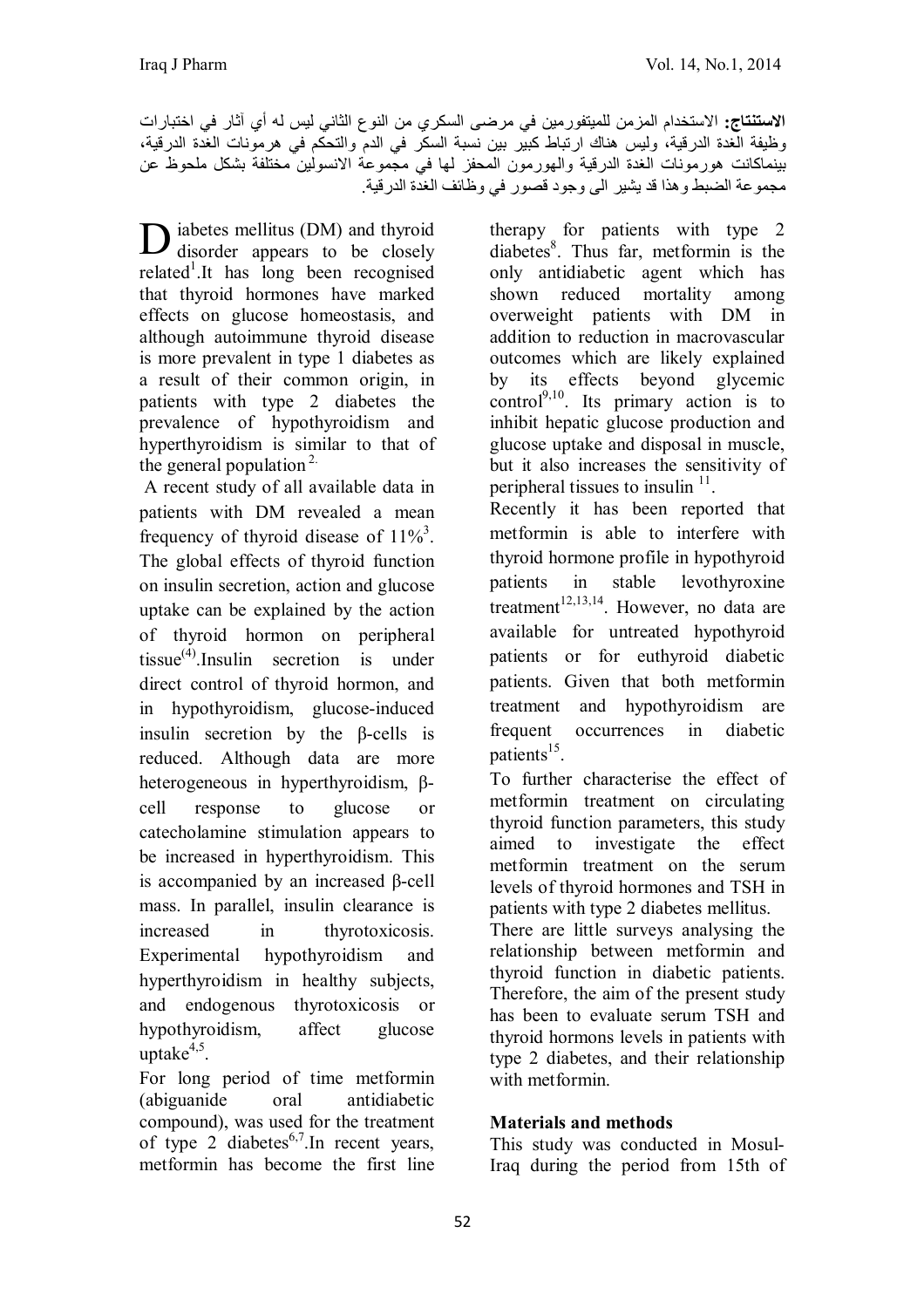January 2012 to the 15th of September 2012. A total of 73 diabetic patients were enrolled in this study, they were divided into two groups, the first group included 37 type 2 diabetic patients (17 male and 20 female) on metformin therapy; their mean age was 54.41±8.15 years whereas the second group involved 36 type 1 diabetic patients (15male and 21 female) on insulin therapy; their mean age was 54.60±7.77 years. Another group involved thirty five apparently healthy volunteers (16 male and 19 female), were also included in the study as a control group; their mean age was 53.65±6.27 years.

 The study design was case-control study and the patients were excluded if they had a history of hypertension, angina pectoris, myocardial infarction, heart failure, renal or hepatic failure or those taking hypoglycemic agents other than metformin and insulin. Pregnant women and lactating mother were also excluded from the study.

 Seven milliliters of venous blood, for laboratory evaluation of biochemical parameters, were obtained from all participants after an overnight fasting (12-hours) by antecubital vein puncture. The blood was allowed to clot at room temperature and after centrifugation the serum was collected in plane tube and analyzed. Fasting serum glucose was estimated by glucose-oxidase-peroxidase spectrophotometric method, by using a kit supplied by Biocon company (Germany). Thyroid hormones; total triiodothyronine (total T3), free triiodothyronine (FT3), total thyroxine (total T4) and free thyroxine (FT4) and TSH were measured using ELFA (Enzyme Linked Fluorescent Assay) technique (minividas (biomerieux) France), by using kit supplied by Biomerieux company (France).

## **Statistical analysis**

 All values expressed as Mean±SD and P value of ≤0.05 was considered to be statistically significant. Two sample t-test and Pearson's correlation were used to compare the results of various parameters among the studied groups. Statistical analysis was done using Minitab for Windows statistical software, version 14.

## **Results**

Age of the participants, body mass index (BMI), and duration of treatment by metformin or insulin and gender are shown in (table 1). There were no significant differences between the studied groups regarding age and BMI.

| Parameters                    | Control          | Metformin                      | Insulin                        |  |
|-------------------------------|------------------|--------------------------------|--------------------------------|--|
|                               | group            | group                          | group                          |  |
|                               | $(No. = 35)$     | $(No. = 37)$                   | $(No. = 36)$                   |  |
| Age (years)                   | $53.65 \pm 6.27$ | $54.41 \pm 8.15$ <sup>NS</sup> | 54.60 $\pm$ 7.77 <sup>NS</sup> |  |
| BMI $(kg/m^2)$                | $27.52 \pm 1.62$ | $28.25 \pm 2.11$ <sup>NS</sup> | $28.77 \pm 3.29$ <sup>NS</sup> |  |
| Duration of treatment (years) |                  | $6.5 \pm 2.07$                 | $7.13 \pm 2.11$                |  |
| Gender (male/Female)          | 16/19            | 17/20                          | 15/21                          |  |

Table 1. Demographic characteristics of the studied groups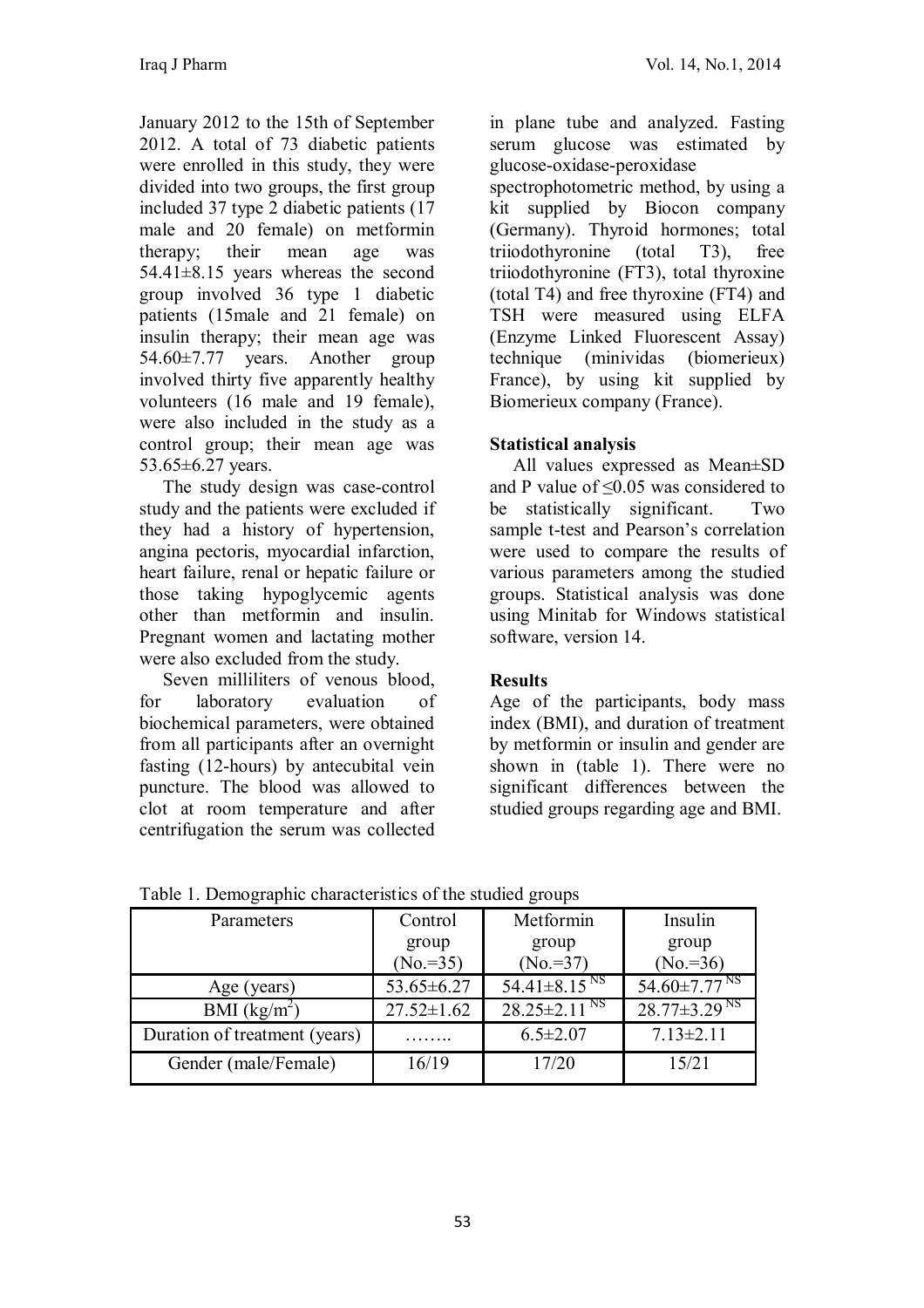| Parameters       | Control             | Metformin group                | Insulin                      |  |
|------------------|---------------------|--------------------------------|------------------------------|--|
|                  | group<br>$(No.=35)$ | $(No. = 37)$                   | group<br>$(No. = 36)$        |  |
| $FSG$ (mmol/l)   | $4.89 \pm 0.62$     | $9.03 \pm 2.40^a$              | $8.87 \pm 2.41$ <sup>a</sup> |  |
| FT3(pmol/l)      | $6.64 \pm 2.35$     | $6.92 \pm 2.55$                | $4.80 \pm 0.36^{ab}$         |  |
| FT4(pmol/l)      | $15.70 \pm 2.2$     | $14.22 \pm 2.33$               | $12.25 \pm 1.45^{ab}$        |  |
| Total T3(nmol/l) | $1.69 \pm 0.26$     | $1.79 \pm 0.31$                | $1.68 \pm 0.45$              |  |
| Total T4(nmol/l) | $112.2 \pm 10.1$    | $101.72 \pm 9.67$ <sup>a</sup> | $101.5 \pm 13.0^a$           |  |
| TSH(mIU/l)       | $1.28 \pm 0.62$     | $1.64 \pm 1.62$                | $2.56 \pm 1.31$ <sup>a</sup> |  |

Table 2. the FSG, total T3, FT3, total T4, FT4 and TSH for the studied groups

a= significant differences ( $P \le 0.05$ ) as compared to the same parameters in the control group. b= significant differences ( $P \le 0.05$ ) as compared to the same parameters in the metformin group.

Table 3. the Pearson's correlation between FSG and thyroid hormones and TSH

| Mean $\pm$ SD(No. 63 patients) | R                  | P value         |          |       |
|--------------------------------|--------------------|-----------------|----------|-------|
| Thyroid function tests         |                    | $FSG$ (mmol/l)  |          |       |
| FT3(pmol/l)                    | $5.62 \pm 2.2$     | $8.95 \pm 2.37$ | $-0.209$ | 0.258 |
| FT4(pmol/l)                    | $12.76 \pm 2.34$   | $8.95 \pm 2.37$ | $-0.280$ | 0.127 |
| Total T3(nmol/l)               | $1.76 \pm 0.42$    | $8.95 \pm 2.37$ | 0.151    | 0.418 |
| Total T4(nmol/l)               | $100.61 \pm 12.36$ | $8.95 \pm 2.37$ | $-0.142$ | 0.445 |
| TSH(mIU/l)                     | $2.37 \pm 2.44$    | $8.95 \pm 2.37$ | $-0.036$ | 0.846 |

There were non significant correlations between the FSG and all thyroid hormone parameters and TSH in diabetic patients, as shown in (table 3).

## **Discussion**

 It is important to diagnose thyroid dysfunction in diabetic patients, andthis practice should be inculcated in clinical settings withimmediate effect to nourish further understanding of thyroiddysfunction and diabetes mellitus.

To exclude the effect of diabetes on thyroid gland, the present study compared thyroid function test of metformin with that of type 1 diabetic patients on insulin therapy, also, in this study the patient and the control groups were matched regarding age and BMI.

This matching has a beneficial effect in that it excludes any effects of differences in age and BMI on the outcome of the study.

This study found that there were no effect for metformin therapy on TSH, FT3 and FT4 values and the oral antidiabetic metformin;this finding suggest that TSH, thyroid hormons and metformin are not independently related<sup>16</sup>. Findings of this study are in line with those of Oleandri et al.study, which assessed the effects of 3-month treatment with metformin on anthropometric, metabolic and hormonal variables, including TSH and thyroid hormones. Their results showed that metformin did not modify the effect of diet on serum TSH concentrations in patients with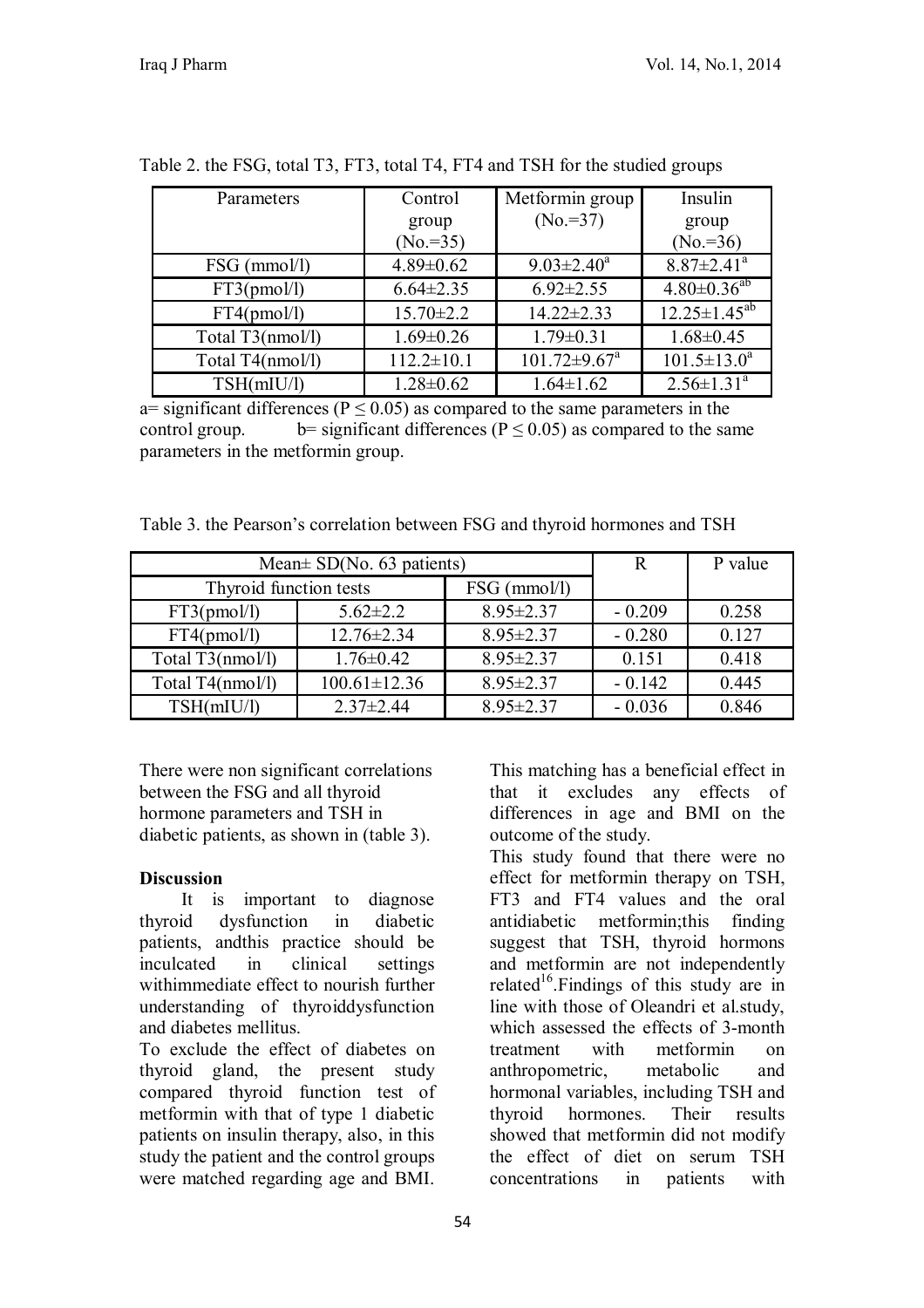obesity $17$ . The effects of metformin treatment on the thyroid hormone profile have been evaluated in a recent prospective study including 24 euthyroid women with polycystic ovary syndrome<sup>18</sup>. Serum levels of TSH before starting metformin therapy did not significantly change after a 4 month course of metformin therapy. Similarly, there were no significant changes in serum-free T4 in this group of women with euthyroidism<sup>18</sup>. Furthermore, no TSH-lowering effect could be demonstrated in the group of patients with type 2 diabetes and integrity of the pituitary–thyroid axis.

A studies done by Vigersky et al., Cappelli et al., and Chen et al.  $19-21$ evaluated the thyroid hormone profile by studying the interaction between metformin and circulating thyroid function parameters in patients who were started on metformin, their results regarding thyroid hormons are consistent with the present study findings, however these studiesshowed significant fall of TSH level in euthyroid patients on levothyroxin substitution and subclinical hypothyroid patientswho did not receive levothyroxin treatment.These studies concluded that TSH lowering effect of metformin only seen in untreated hypothyroid patient and with levothyroxin replacement therapy irrespective of thyroid function test and this may explain their inconsistency with the present study finding regarding TSH level, so it is interesting that the TSH-reducing effect of metformin has been reported only in diabetic subjects with hypothyroidism, but not in patients with euthyroidism.

TSH levels in the present studywere significantly elevated in insulin group when compared to the control and metformin group. High TSH level is clearly suggestive of the hypothyroid state with lower levels of FT3 and FT4 that is commonly associated with type

1 diabetes mellitus. There are a number of reports on the TSH levels in type 1 diabetes mellitus and their results are in agreement with the present study because many of them have recorded elevated TSH levels $^{22-25}$ .

 The present study also showed non significant correlation between fasting serum glucose levels and parameters of thyroid function test. This may suggests that absence or minimal role of blood sugar concentration in thyroid dysfunction and further studies with glycated hemoglobin may be necessary to find out the role of glycemic status in causing thyroid dysfunction<sup>29, 30</sup>.

In conclusion, this studydid not found any effect of metformin therapy on TSH, thyroid hormonslevels in type 2 diabetic patients.However, TSH, FT3 and FT4 were significantly different from control group in insulin group and this may indicate the presence of subclinical hypothyroidism. In such patients, annual screening of thyroid function may be required in particular in endemic area with goiter because their FSG levels do not predict the risk. Further prospective studies in large samples of euthyroidpatients with diabetes are needed to clarify the effect of differentdoses and duration of treatment with metformin onthyroid economy.

# **References**

**1.** Perros P, McCrimmon RJ, Shaw G. Frequency of thyroid dysfunction in diabetic patients value of annual screening. Diabetic Med 1995;12: 622–627.

**2.** Brenta G. Diabetes and thyroid disorders. British J Dia Vascul Dis 2010;10:172-177.

**3.** Kadiyala R, Peter R, Okosieme OE. Thyroid dysfunction in patients with diabetes: clinical implications and screening strategies. Int J Clin Pract 2010;64:1130–1139.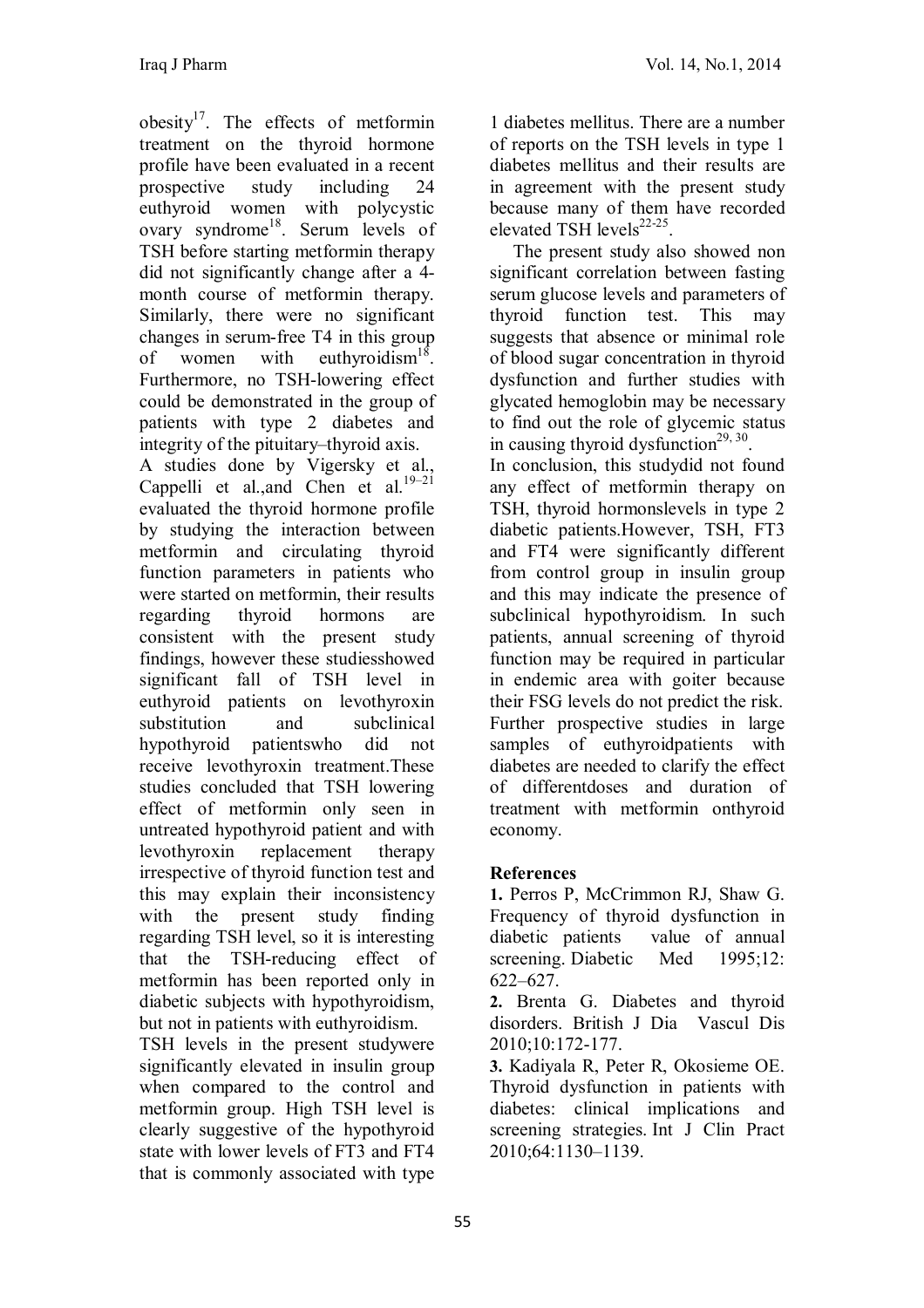**4.** Mitrou P, Boutati E, Lambadiari V. Insulin resistance in hyperthyroidism: the role of IL6 and TNF alpha. Eur J Endocrinol 2010; 162:121–126.

**5.** Stanická, S, Vondra, K., Pelikánová, T. Insulin sensitivity and counterregulatory hormones in hypothyroidism and during thyroid hormone replacement therapy. Clin Chem Lab Med 2005;43:715–720.

**6.** Bloomgarden ZT. Approaches to treatment of type 2 diabetes. Diabetes Care 2008;31:1697–1703

**7.** Schwartz S, Fonseca V, Berner B et al. Efficacy, tolerability, and safety of a novel once-daily extended - release metformin in patients with type 2 diabetes. Diabetes Care 2006;29:759– 764

**8.** Beatriz L, Rojas A, Gomes MB. Metformin: an old but still the best treatment fortype 2 diabetes. Diabetology Metab Synd 2013; 5:6:1- 15

**9.** Sathyapalan T, Manuchehri AM, Rigby AS. Subclinical hypothyroidism is associated with reduced all-cause mortality in patients with type 2 diabetes. Diabetes Care 2010;33: e37.

**10.** Genuth S. The UKPDS and its global impact. Diabetic Med 2008; 25(Suppl 2):57–62.

**11.** Bailey CJ and Turner RC. Metformin. N Engl J Med 1996; 334:574579.

**12.** Cappelli C, Rotondi M, Pirola I, et al. TSH-lowering effect of metformin in type 2 diabetic patients. Diabetes Care 2009; 32: 1589–1590.

**13.** Vigersky RA, Filmore-Nassar A, Glass AR. Thyrotropin suppression by metformin. J Clin Endocrinol Metab 2006;91: 225–227

**14.** Isidro ML, Penín MA, Nemina R, et al. Metformin reduces thyrotropin levels in obese, diabetic women with primary hypothyroidism on thyroxine replacement therapy. Endocrine 2007;32:79–82

**15.** Chubb SA, Davis WA, Inman Z, et al. Prevalence and progression of subclinical hypothyroidism in women with type 2 diabetes: the Fremantle Diabetes Study. Clin Endocrinol (Oxf) 2005;62:480–486.

**16.** Juan J. Diez, Iglesias P. Relationship between serum thyrotropin concentrations and metformin therapy in euthyroid patients with type 2 diabetes. Clin Endocrinol 2013; 78:505–511

**17.** Oleandri SE, Maccario M, Rossetto R. Threemonth treatment with metformin or dexfenfluramine does not modify the effects of diet on anthropometric and endocrinemetabolic parameters in abdominal obesity. J Endocrin Invest 1999; 22: 137–140.

**18.** Rotondi M, Cappelli C, Magri F. Thyroidal effect of metformin treatment in patients with polycystic ovary syndrome. Clinical Endocrinology 2011;75: 378–381.

**19.** Vigersky RA, Filmore-Nassar A, Glass AR. Thyrotropin suppression by metformin. Journal of Clinical Endocrinology & Metabolism 2006;vol 91(1): 225–227.

**20.** Cappelli C, Rotondi M, Pirola I, et al. Thyreotropin levels in diabetic patients on metformin treatment. Eur J Endocrino 2012; vol 167(2):261–265.

**21.** Chen G, Xu S, Renko K, et al. Metformin inhibits growth of thyroid carcinoma cells, suppresses selfrenewal of derived cancer stem cells, and potentiates the effect of chemotherapeutic agents. J Clin Endocrinol Met 2012; vol 97: E510– E520.

**22.** Gray RS, Borsey DQ, Seth J et al. Prevalence of subclinical thyroid failure in insulin-dependent diabetes mellitus. J Clin Endocrinol Metab 1980; 50 (6):1034-1037.

**23.** Muralidhara KC, Vibha C, Manohar CS, et al. Thyroid dysfunction in